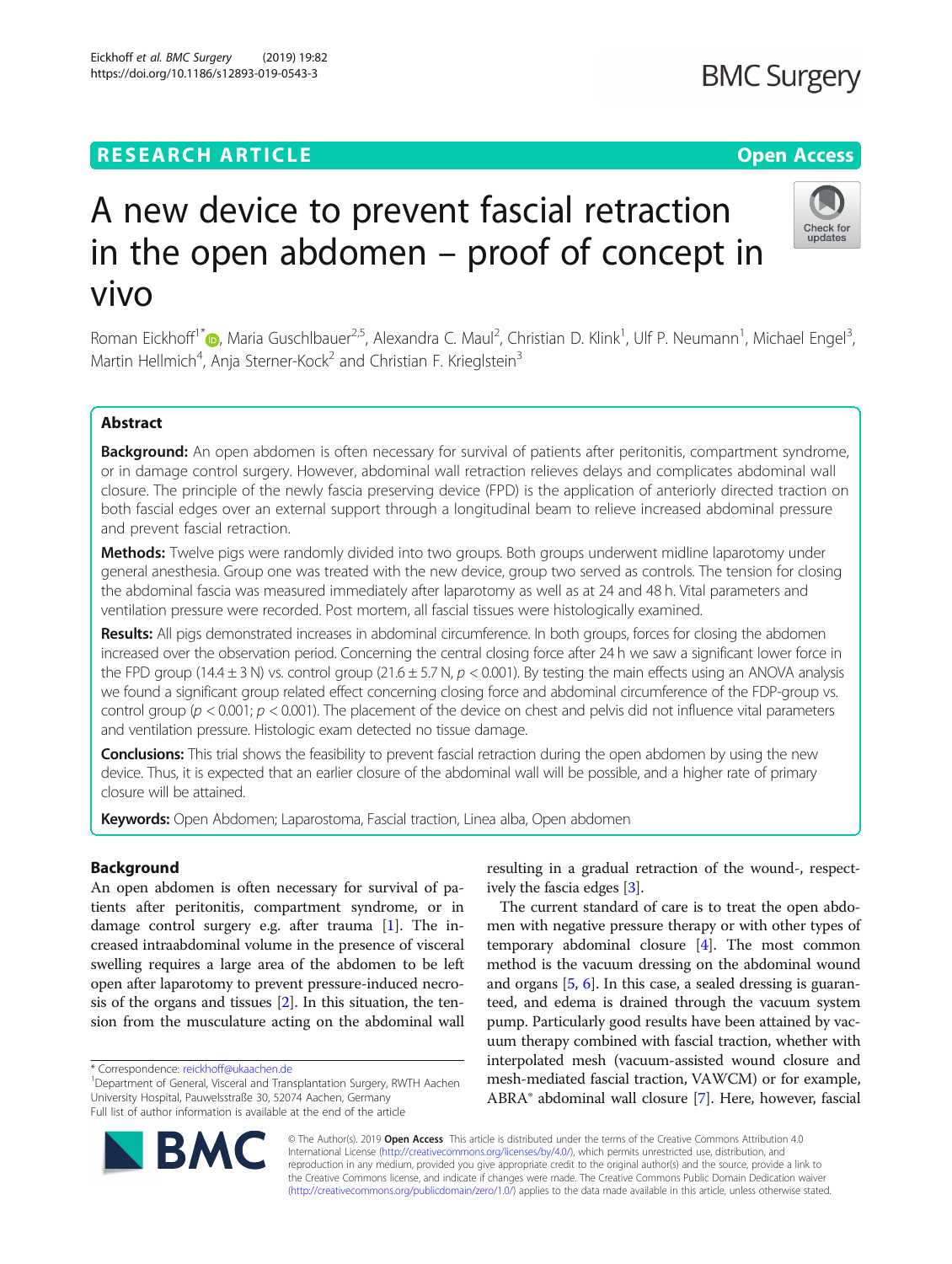<span id="page-1-0"></span>traction is only possible once the intraabdominal volume and pressure have diminished, since traction from one fascial border to the next is impeded by the protruding abdominal organs. All methods of temporary abdominal closure to date have been insufficient to counteract abdominal wall retraction, and can only, if any, perform higher traction on the fascia by stepwise closing of the fascia during re-laparotomy [[8\]](#page-5-0).

Delayed abdominal closure then often requires alloplastic grafting or results in a permanent abdominal wall defect, which is resulting in a so called "planned ventral hernia" [[9](#page-5-0)–[11](#page-5-0)]. These ventral hernias have to be repaired in a second operation with a reconstruction of the abdominal wall [[11](#page-5-0)]. Longer duration of an open abdomen is also associated with bowel adhesions, fistula formation, and loss of abdominal wall tissue [[11](#page-5-0)–[19\]](#page-6-0). Mortality of the open abdomen has been reported as 12–40%, with septic etiology associated with increased rates [\[1\]](#page-5-0). Hecker et al. found a dramatically increased complication rate after 8 days of open abdomen therapy [\[20\]](#page-6-0). Therefore, early closure should be the goal. In trauma patients undergoing abdominal closure within 48 h, there is a more favorable hospital course, lower complication rates, and decreased mortality [[21](#page-6-0)–[23\]](#page-6-0).

From this background emerged the idea for a new device that both allows decompression of increased abdominal pressure and prevents fascial retraction immediately after surgery. As no clinical experience is available for the new investigational device, a porcine animal model was chosen for acquiring primary data on effectiveness and safety because area and tension ratio of the abdominal wall are well comparable to those in humans.

# **Methods**

# Device description

The basic principle of the device is application of ventrally-directed traction along both fascial edges over an external support (Figs. 1 and 2). It consists of a beam with two buttresses applied to the thorax and anterior pelvic ring. After opening of the abdomen, the laparotomy edges are looped using commercial sutures and a surgical mesh which distributes traction force along the entire length of the fascial edges. The sutures are carried through eyelets fastened to a common suspension. The eyelet suspension is fixed to the longitudinal beam with a height-adjustable connection. Using this dynamic connection, the fascial traction can be increased or decreased as needed. The fascial edges are pulled anteriorly relative to the thorax and pelvis. This counteracts the natural muscle traction and the resulting fascial retraction. At the same time, the open abdomen allows pressure release. Extensive tissue can develop anteriorly. In principle, temporary closure of the open abdomen



Fig. 1 FPD applied to a pig under general anesthesia

can now be performed with all typical measures. Conventional or commercial vacuum dressings can be placed between the tent-shaped suture suspensions. Figure 1 shows a third-generation prototype applied to a pig under general anesthesia.

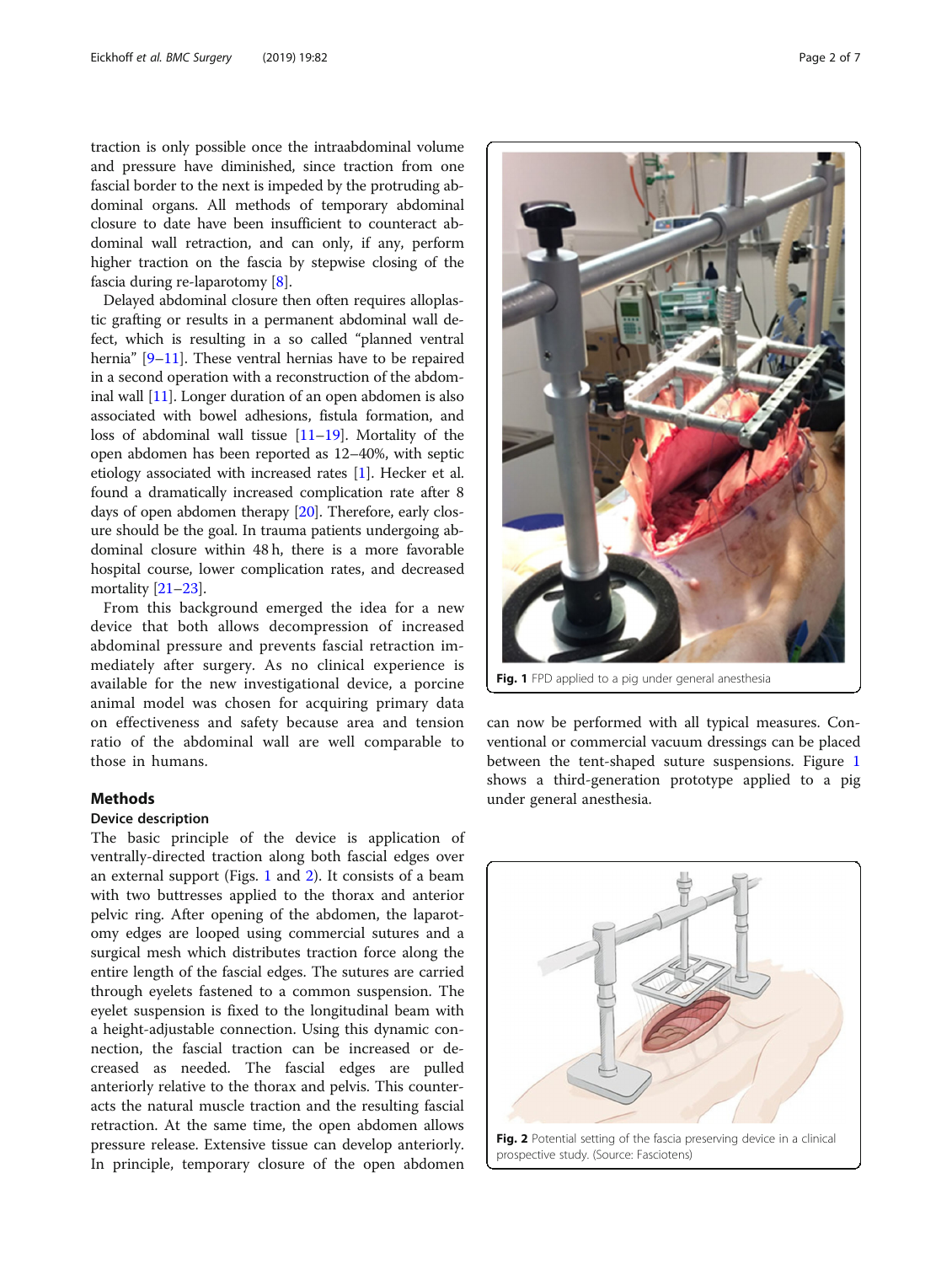## Animal test protocol

All experiments were in accordance with the German legislation governing animal studies and the Guide for the Care and Use of Laboratory Animals (National Institutes of Health (NIH), Publication No 85–23, revised 2011). The experiments were approved by the Governmental Animal Care and Use Committee (LANUV, Landesamt für Natur Umwelt und Verbraucherschutz Nordrhein-Westfalen, Recklinghausen, Germany) (reference number: 84–02.04.2015.A584). All pigs were housed in groups of 3–5 in the Institution minimum 10 days before the first treatment for acclimatization after a medical baseline examination. Animals were kept under standardized and hygienic optimized conditions on litter: temperature between 21 °C and 23 °C; relative humidity 50–60%; and 12 h/12 h of light/dark cycle. They got free access to water and got food 3% / kg bodyweight / day. Animals were obtained from a breeding facility (pig feeding farm, Kalkar, Germany). Twelve female pigs of 25–30 kg were randomly divided into two groups. Six animals per group were the smallest calculated group size to show a potential significant effect (effect size, Cohen's d 0.5) for the primary outcome parameter. The experiment duration was 48 h after initiation of anesthesia in the operating room without awakening afterwards. Primary endpoint was the closing force after 24 h.

## Surgical procedure

Operative treatment was carried out under standardized conditions. Both groups underwent midline laparotomy with 30 cm incision centered between symphysis and xiphoid under general intra-venous anesthesia (Fentanyl: 0.025 mg/kg BW/h, Propofol: 4-6 mg/kg BW/h and Midazolam: 0.96–1.2 mg/kg BW/h) and volume-controlled ventilation. Anaesthesia was controlled by continuous measuring of ECG, arterial blood pressure, capnometry and respiratory minute volume. All fascial edges were looped with Vicryl® mesh pieces fixed with Vicryl® sutures size 2–0 (Ethicon, Cincinnati, Ohio, USA). Group one was treated with the new device. With this device, anteriorly-directed traction was applied to both sides of the abdominal wall for 48 h. 40 N of constant traction were applied with the device bearing on the thorax and anterior pelvic ring. Traction was checked and readjusted every hour as needed. Group two underwent midline laparotomy with Vicryl® mesh looped to both fascial edges to ensure blinding of the histological assessment. No other surgical procedures were performed. All pigs received a prophylactic single-shot dose of amoxicillin (150 mg/10 kg weight).

The tension for the approximation of both fascial edges was measured immediately after laparotomy as well as at 24 and 48 h with (Pesola® Precision scale 25 N, Switzerland) . Measurements were performed at the laparotomy incision center as well as 7.5 cm cranially and caudally, and repeated three times at each point. Mean values were used for further calculations. The tension in the laparotomy's center at 24 h was defined as primary endpoint for this trial. During all measurements, the pigs received pancuronium as a muscle relaxant with a bolus dose of 0.36 mg/kg followed by continuous infusion of 0.36 mg/kg/h. At determined closing forces of 5, 10, and 15 N, distance between the fascial edges was measured (Pesola® Precision scale 25 N, Switzerland). Vital parameters and ventilation pressure were recorded during the entire observation period. For analysis, mean values were taken from 4 hour intervals, yielding 12 periods of vital and ventilation parameter measurements.

Post-mortem, histologically investigations were performed on paraffin embedded 3 μm sections after fixation of the samples for 48 h in 4% formalin. All sections were routinely stained with haematoxylin and eosin. For pathologist blinding, samples of skin, subcutaneous tissues and fascial edges of all animals, including the controls, were submitted. The laparotomy edges including skin, subcutaneous tissues and abdominal wall fascia as well as abdominal musculature and the attached mesh were also sent for analysis.

All pigs were euthanized after 48 h with an overdose of pentobarbital (160 mg/kg BW).

# Statistical analysis

Differences in means between groups were evaluated by a non-parametric Mann-Whitney U-Test. Change relative to baseline at each of the measurements was analyzed using an ANOVA with the factors "group", "location", "time-point", testing for the main effects and interactions between group and location as well as time-point. P-values smaller than 0.05 were considered to be statistically significant. All values are expressed as mean ± SD and median (in brackets) if not otherwise mentioned.

# Results

One pig in the control group died 36 h after laparotomy. Another pig in the control group was resuscitated after 33 h but survived the observation period afterwards. Therefore  $n = 11$  pigs (Control  $n = 5$ , FPD-group  $n = 6$ ) were observed over the entire 48-h period.

Mean operative time was 44 min (range 30–55 min) in the FPD group and 40 min (range 29–66 min) in the control group ( $p < 0.85$ ). Histological examination of the analyzed samples, especially the facial edges after 48 h of traction showed no necrosis or increased inflammatory reaction in the FPD-group in comparison to controls.

Abdominal circumference increased in both groups over the 48 h observation period. There was no significant difference between the groups ( $p > 0.69$ , Table [1](#page-3-0)).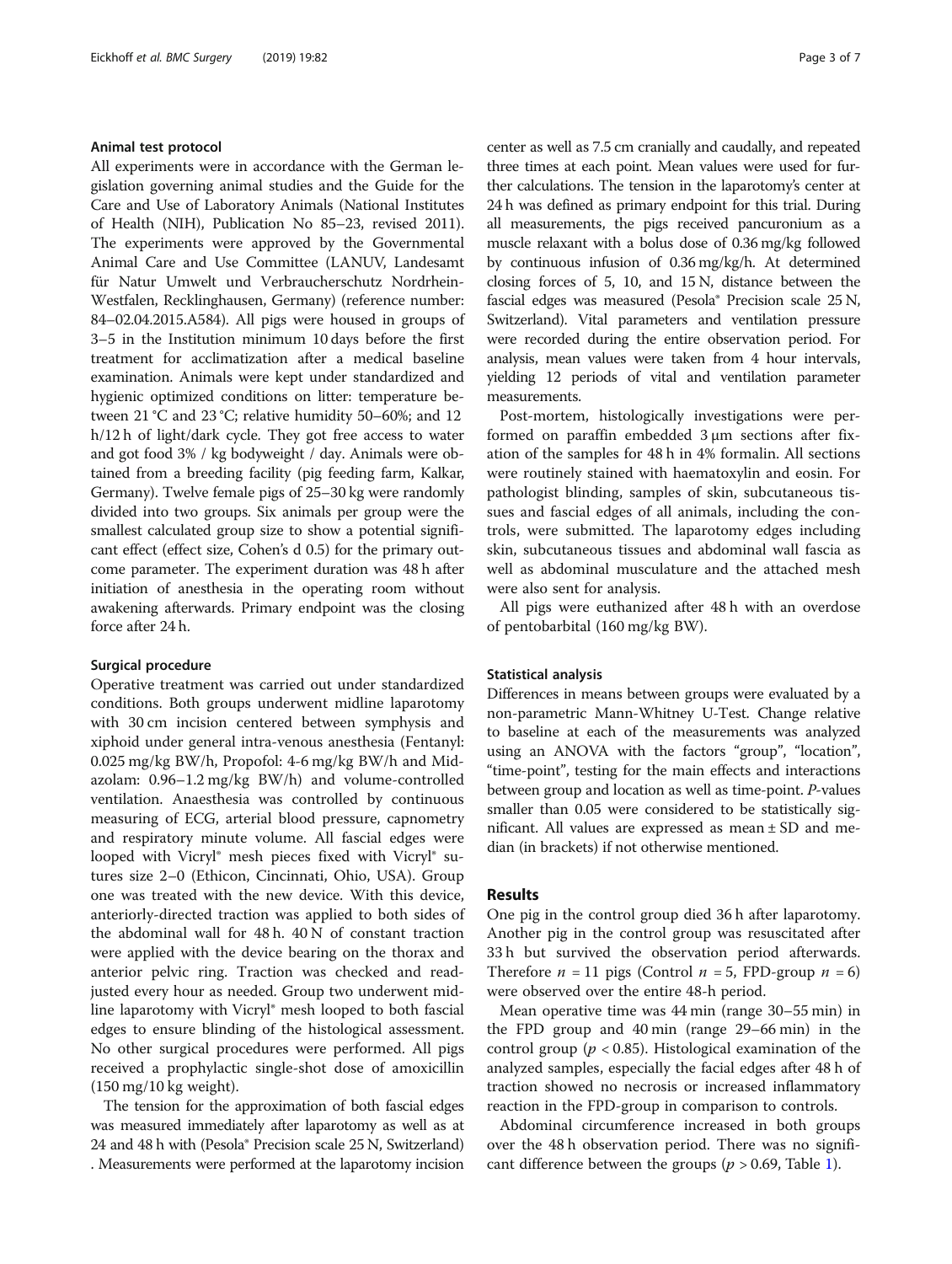|         | measuring points or both groups. I values are muleated for sabgroup companson |                       |     |                       |                    |       |                   |                     |       |  |  |  |
|---------|-------------------------------------------------------------------------------|-----------------------|-----|-----------------------|--------------------|-------|-------------------|---------------------|-------|--|--|--|
|         | Baseline                                                                      |                       |     | 24 h                  |                    |       | 48 h              |                     |       |  |  |  |
|         | <b>FPD</b>                                                                    | Control               |     | <b>FPD</b>            | Control            |       | <b>FPD</b>        | Control             |       |  |  |  |
| Cranial | $71.4 \pm 1.5(71)$                                                            | $71.3 \pm 1.5$ (71.5) | 1.0 | $77.7 \pm 4.5$ (75.5) | $77.2 \pm 4.3(76)$ | 0.699 | $85 \pm 2.1$ (86) | $84.8 \pm 7(83)$    | 0.841 |  |  |  |
| Central | $71.2 \pm 2.2(70)$                                                            | $70.7 \pm 1(70)$      | 1.0 | $78.1 \pm 4.5(77)$    | $77.7 \pm 4.5(76)$ | 0.937 | $87 \pm 2.4$ (83) | $86.7 \pm 8.1$ (82) | 0.69  |  |  |  |
| Caudal  | $70 \pm 2.8$ (69)                                                             | $69.6 \pm 1.7$ (70)   | 1.0 | $75.2 \pm 3.4$ (74.5) | $74.8 \pm 4(73.5)$ | 0.818 | $88 \pm 2.1$ (87) | $84.4 \pm 7(87)$    | 0.69  |  |  |  |

<span id="page-3-0"></span>Table 1 Abdominal circumference in cm. Mean value and standard deviation and median (in bracket) are given for the individual measuring points of both groups. P-values are indicated for subgroup comparison

Concerning the primary endpoint of this study the central closing force after 24 h we saw a significant lower force in the FPD group  $(14 \pm 3 \text{ N})$  vs. control group  $(22 \pm 6, p < 0.001)$ . In addition at the caudal and cranial measurement point the forces were also significant lower in the FPD group (cranial:  $13.1 \pm 2.0$  N vs.18.3  $\pm$  6.2 N,  $p < 0.04$ ; caudal  $11.5 \pm 2.9$  vs.  $16.4 \pm 6.3$  N,  $p < 0.011$ ). After 48 h the force for closing the abdomen was lower in the FPD group compared to the control, but only significant in the caudal measure point  $(20.5 \pm 6.7 \text{ N} \text{ vs.})$  $31.5 \pm 17.6$  N,  $p < 0.029$ ). The force for closing the abdomen increases in both groups over the observation period (Table 2). In correlation to the results of the required force for closing the abdomen the measured distances between the fascial edges at defined forces shows correspondent findings: After 24 h there was a significant smaller distance between the fascia edges with a defined force of 5 N and 10 N at central and caudal measurement point (5 N: central  $p < 0.005$ , caudal  $p <$ 0.02; 10 N: central  $p < 0.00$ , caudal  $p < 0.029$ ). After 48 h the distance between the fascial edges were significant smaller at a caudal measurement point at all forces (5 N,  $p < 0.013$  $p < 0.013$ ; 10 N:  $p < 0.002$ ; 15 N:  $p < 0.01$ ) (Table 3).

Over the 12 measuring periods in 48 h, the parameters of heart rate, temperature, end-expiratory CO2, O2 saturation, arterial pressure, FiO2, maximum air pressure, tidal volume, and PEEP did not differ significantly between the two groups.

## Longitudinal model (ANOVA) analysis

By testing the main effects using an ANOVA analysis we found a significant group related effect concerning closing force and abdominal circumference of the FDP-group vs. control group  $(p \lt 0.001; p \lt 0.001)$ .

Furthermore the analysis of outcome parameter "abdominal circumference" shows following results: group effect  $p < 0.001$ ; location  $p = 0.31$ ; time-point  $p < 0.001$ . We found no significant result for group x time-point, group x location and group x location x time-point interaction ( $p = 0.27$ ;  $p = 0.87$ ;  $p = 0.67$ ). The detailed analysis of outcome parameter "closing force" is as follows: group effect  $p < 0.001$ ; location  $p = 0.001$ ; time-point  $p < 0.001$ . We found a significant group x time-point and group x location interaction  $(p = 0.02; p = 0.03)$ , but no significant effect of group x location x time-point interaction ( $p = 0.24$ ).

# **Discussion**

This study shows the feasibility of treating the open abdomen using the new fascia preserving device (FPD) with a significant lower fascial tension 24 h after laparotomy at a central measurement point and a significant overall group related effect concerning closing force and abdominal circumference.

Reconstruction of the abdominal wall after an open abdomen still presents a surgical challenge [[24](#page-6-0)]. The device could offer a significant improvement to existing treatments. However, it is important to consider the forces of tension and pressure. At the fascial borders, strong tensile forces may cause tissue necrosis over time.

To date, mechanical properties of the abdominal wall have been investigated ex vivo or with non-invasive methods [[25](#page-6-0)]. To our knowledge, traction applied to fascia in vivo over several days has not been previously investigated. The forces, with which the fascial edges need to be brought together for closure, have also not been previously quantified.

Table 2 Closing Forces (in Newton). Mean value and standard deviation and median (in bracket) are given for the individual measuring points of both groups. P-values are indicated for subgroup comparison. The primary endpoint of the study is highlighted in gray

|         | Baseline            |                             |       | 24 h                  |                        |               | 48 h                   |                        |       |  |
|---------|---------------------|-----------------------------|-------|-----------------------|------------------------|---------------|------------------------|------------------------|-------|--|
|         | FPD.                | Control                     |       | <b>FPD</b>            | Control                |               | <b>FPD</b>             | Control                |       |  |
| Cranial | $8.5 \pm 1.0(9)$    | $7.3 \pm 1.8$ (7.25)        | 0.031 | $13.1 \pm 2.0$ (13)   | $18.3 \pm 6.2$ (15)    | 0.040         | $27.3 \pm 7.3$ (29)    | $34.6 \pm 19.3$ (25)   | 0.512 |  |
| Central | $10.2 \pm 2.7(9)$   | $10.6 \pm 1.8$ (10.5) 0.239 |       | $14.4 \pm 3.0$ (15)   | $21.6 \pm 5.7$ (19.5)  | $<$ 0.001 $-$ | $29.9 \pm 10.1$ (29.5) | $37.8 \pm 15.5$ (29.5) | 0.148 |  |
| Caudal  | $8.2 \pm 1.4$ (8.5) | $7.4 \pm 1.3(7)$            | 0.079 | $11.5 \pm 2.9$ (12.5) | $16.4 \pm 6.3$ (15.25) | 0.011         | $20.5 \pm 6.7(17)$     | $31.5 \pm 17.6$ (22)   | 0.029 |  |

Data in bold are significant p-values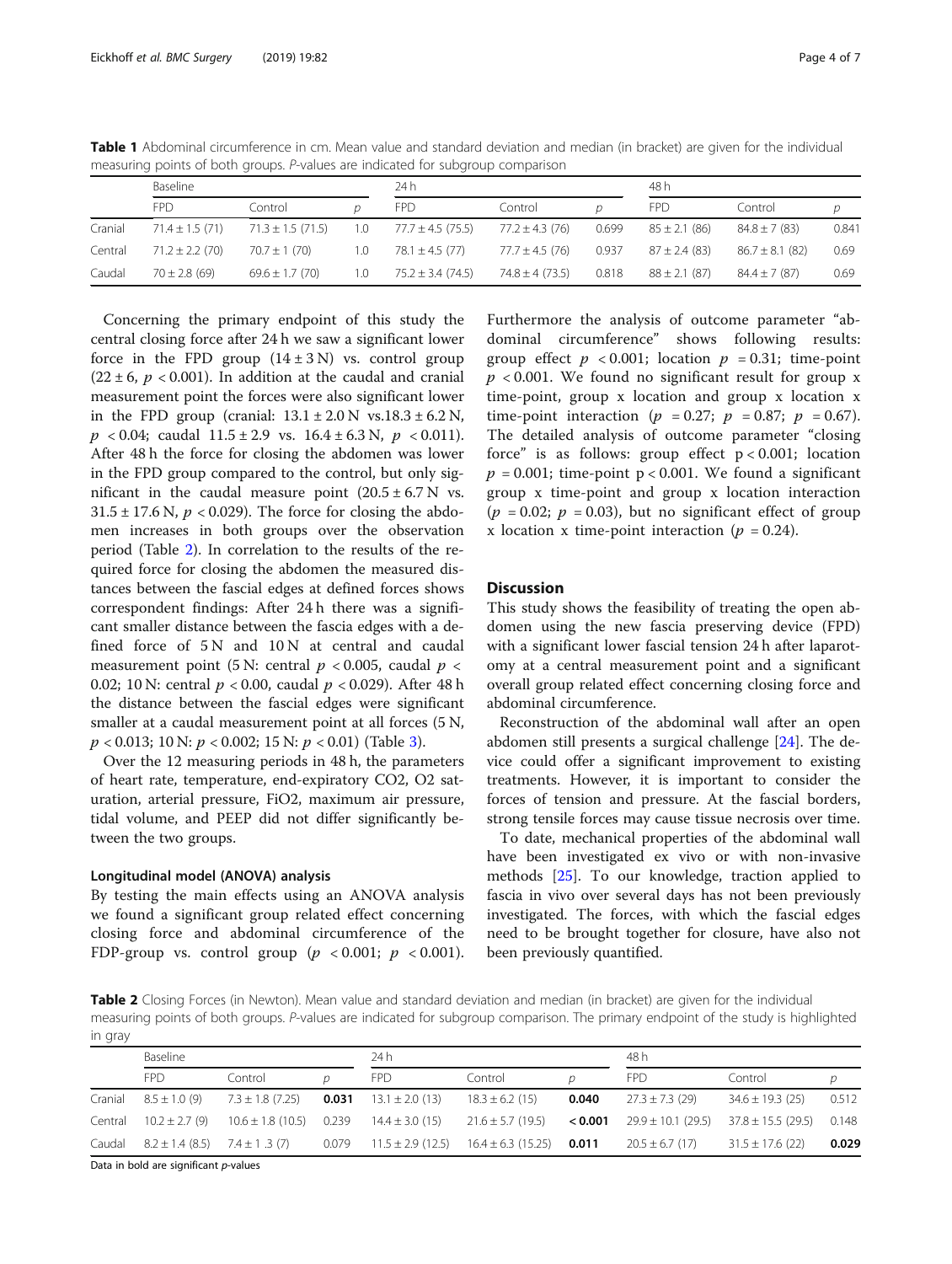|     |         | Baseline             |                     |               | 24h                  |                      | 48 h          |                     |                     |       |
|-----|---------|----------------------|---------------------|---------------|----------------------|----------------------|---------------|---------------------|---------------------|-------|
|     |         | <b>FPD</b>           | Control             | $\mathcal{D}$ | <b>FPD</b>           | Control              | $\mathcal{D}$ | <b>FPD</b>          | Control             | р     |
| 5 N | Cranial | $\pm 0.2$ (1.05)     | $0.7 \pm 0.6$ (0.5) | 0.006         | $2.0 \pm 0.2$ (2.05) | $2.7 \pm 0.8$ (2.35) | 0.074         | $4.0 \pm 0.8$ (4.1) | $4.9 \pm 1.8$ (4.1) | 0.367 |
|     | Central | $1.8 \pm 0.9$ (1.65) | $1.8 \pm 0.9$ (1.7) | 0.938         | $3.0 \pm 0.6$ (3.1)  | $4.4 \pm 1.0$ (3.8)  | 0.005         | $5.6 \pm 1.1$ (6)   | $6.7 \pm 1.5$ (6)   | 0.137 |
|     | Caudal  | $0.9 \pm 0.6$ (0)    | $0.9 \pm 0.6$ (0.8) | 0.091         | $1.6 \pm 0.9$ (2.05) | $2.8 \pm 1.0$ (2.6)  | 0.020         | $3.6 \pm 1.0$ (3)   | $5.0 \pm 1.6$ (4.5) | 0.013 |
| 10N | Cranial | $\pm 0.1$ (0.0)      | $0.1 \pm 0.1$ (0)   | 0.888         | $0.4 \pm 0.3$ (0.55) | $1.1 \pm 1.1$ (0.6)  | 0.372         | $2.6 \pm 1.0$ (2.9) | $3.5 \pm 1.9$ (2.6) | 0.367 |
|     | Central | $0.3 \pm 0.6$ (0.0)  | $0.2 \pm 0.5$ (0)   | 0.938         | $0.8 \pm 0.6$ (1.1)  | $2.5 \pm 1.2$ (1.85) | < 0.001       | $3.5 \pm 1.4$ (4)   | $4.7 \pm 1.7$ (4.2) | 0.106 |
|     | Caudal  | $\pm 0.0$ (0.0)      | $0.2 \pm 0.3$ (0)   | 0.406         | $0.4 \pm 0.4$ (0.45) | $1.1 \pm 1.0$ (0.8)  | 0.029         | $1.6 \pm 1.1(1.4)$  | $3.2 \pm 1.6$ (2.6) | 0.002 |
| 15N | Cranial | $\pm 0.0$ (0.0)      | $0.0 \pm 0.0$ (0.0) | 1.000         | $0.0 \pm 0.0$ (0.0)  | $0.4 \pm 0.8$ (0.0)  | 0.888         | $1.5 \pm 1.1$ (2)   | $2.5 \pm 2.1$ (1.6) | 0.345 |
|     | Central | $\pm 0.0$ (0.0)      | $0.0 \pm 0.0$ (0.0) | 1.000         | $0.0 \pm 0.0$ (0.0)  | $0.7 \pm 1.0$ (0.35) | 0.001         | $2.0 \pm 1.5$ (2.7) | $3.1 \pm 1.8$ (2.4) | 0.174 |
|     | Caudal  | $0.0 \pm 0.0$ (0.0)  | $0.0 \pm 0.0$ (0.0) | 1.000         | $0.0 \pm 0.0$ (0.0)  | $0.4 \pm 0.5$ (0.0)  | 0.091         | $0.7 \pm 1.0$ (0.2) | $2.0 \pm 1.8$ (1.5) | 0.010 |

<span id="page-4-0"></span>Table 3 Distance between the fascial margins with defined traction in cm. Mean values and standard deviation and median (in bracket) for both groups and p-values for sub-group comparison

Data in bold are significant p-values

Thus, the current study presents a reference regarding the forces exerted on the abdominal wall fascia of pigs. Due to systemic inflammation and generalized edema, all pigs demonstrated an increasing abdominal circumference during the 48 h. It is important to consider that body weight, abdominal wall condition, and intra-abdominal volume increases markedly the traction forces. These conditions cannot be adequately reflected in a living pig model. The closing force needed for primary or secondary abdominal wall closure remains unclear as well. The decision of whether the applied tension is reasonable for the suture material has been left to the discretion of the surgeon. In the current study, histological examinations revealed no fascial edge lesions. Thus, it can also be assumed that further increases of traction with the fascia preserving device are possible, and perhaps even necessary. This should be clarified in further studies.

The pressure created on the bearing surfaces initially appeared to be the largest challenge in application of the new device. Because here as well there is no available basic data, published data regarding the development of decubital ulcers was referred to when constructing the device. Their occurrence, particularly on the sacrum and heels of bedridden patients, has been investigated several times.

For the development of pressure ulcers, interruption of the capillary blood supply in particular is considered relevant. Various studies have quoted limiting values as 32–70 mmHg [[26](#page-6-0)–[28\]](#page-6-0). 32 mmHg corresponds approximately to a pressure of  $43.5 g / cm<sup>2</sup>$ . The presented prototype for the porcine model has supports with approximate surface area of  $66 \text{ cm}^2$ per post. Thus, interruption to the skin capillary circulation would be expected with 5742 g of pressure in total.

The resulting pressure came from the weight of the device and the applied tensile forces. The latter corresponds to an approximate pressure load of 4 kg at 40 N, plus the weight of 1.5 kg. With this level of pressure, no pressure lesions were evident on the histological samples. For humans, increased traction might be necessary to prevent retraction of the abdominal wall fascia. The support surfaces used here, with surface areas of  $2 \times 300$  cm<sup>2</sup>, are significantly larger and according to the calculations above would allow a traction pressure load up to 26100 g.

Another question of the current study was whether enduring pressure on the thorax would affect breathing and vital signs. To date, here also no studies have been published. Most of the investigated parameters did not differ significantly between the two groups. No effects on either ventilation or hemodynamics were evident in the study group.

One limiting factor of the current study is that the observation period, with 48 h, is relatively brief compared to the average intensive care time of patients. Unfortunately, this has to do with the behavior of pigs under general anesthesia, which makes longer observation difficult. In addition, various factors must be included when evaluating the new device for human use. Body weight and intra-abdominal volume as mechanical factors, but also medical conditions like sepsis, renal function, and associated cardiopulmonary diseases could influence treatment with the new device.

As mentioned above, the open abdomen is associated with high morbidity and mortality [\[1](#page-5-0), [10\]](#page-5-0). In addition, there are significant socioeconomic costs to consider. These range from the direct medical costs of long inpatient stays with necessary intensive care and repeated surgeries, to indirect costs from disability and inability to work. In addition, affected patients experience substantial detriments to quality of life, for example, from defective healing and large abdominal wall hernias, as well as subsequent surgeries due to abdominal wall reconstruction [[11](#page-5-0), [29\]](#page-6-0).

The current standard of NPWT therapy is associated with an unacceptably high rate of incisional hernias. In long-term follow-up, Hofmann et al. identified incisional hernias in a third of patients [[24](#page-6-0)].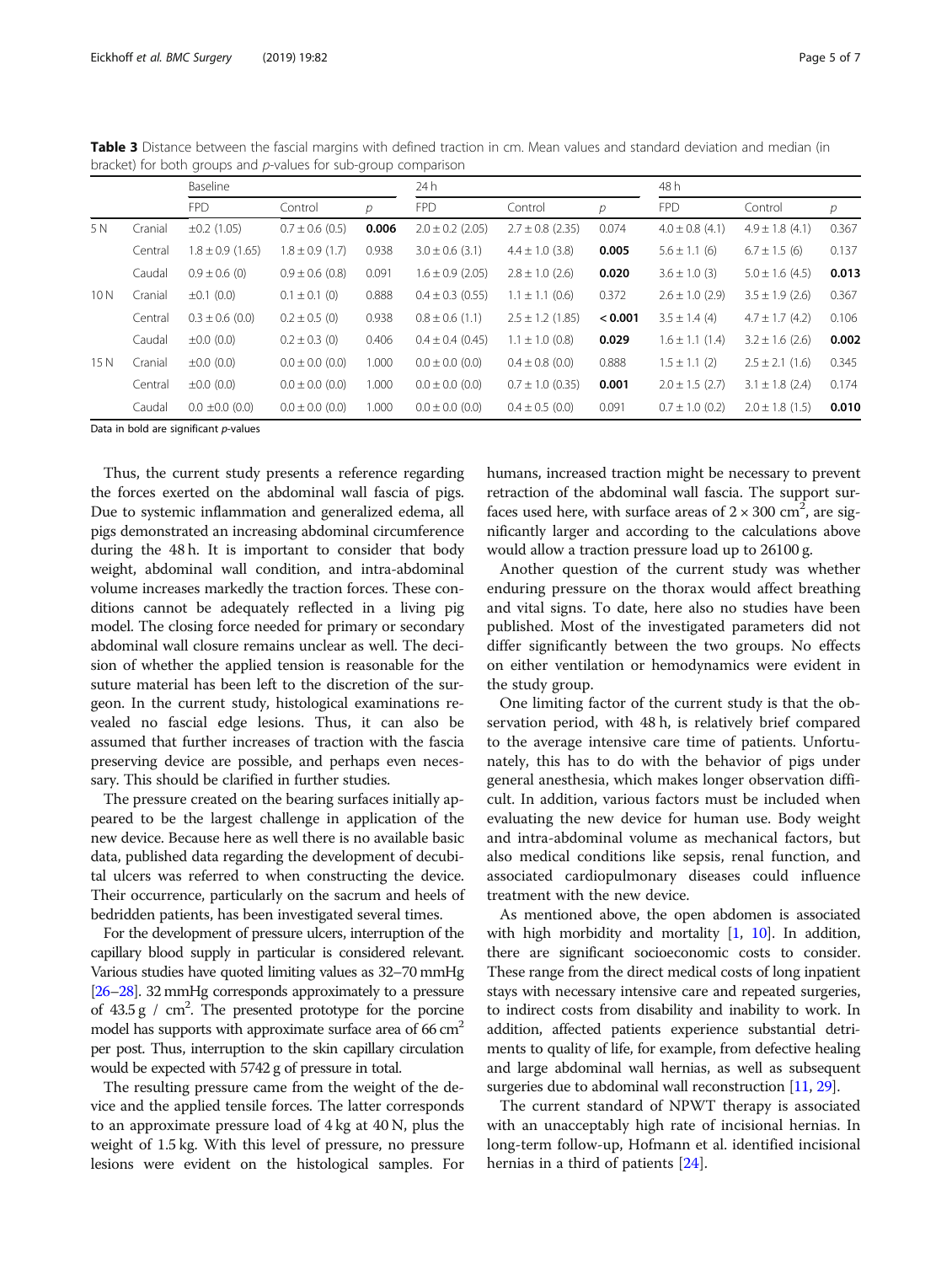<span id="page-5-0"></span>Knowing the consequences of an open abdomen, improvement of life quality for affected patients should be a substantial goal. An increased rate of primary abdominal wall closure would be a marked improvement according to these authors  $[11]$ . If the device works as theorized, there will also be substantial cost-saving potential through the shortened duration of intensive care and opened abdomen, as well as fewer operative interventions. It is still unclear whether treatment without vacuum bandage will be helpful. If so, further moneysaving is possible.

Prior to use in human patients, however, further technical improvements are ongoing and we are looking forward for the first clinical trial (Fig. [2\)](#page-1-0).

# **Conclusions**

With all of these considerations, this new device offers a promising approach as an innovative treatment option. We could demonstrate the feasibility and effectivity regarding fascial conditioning. This counteracts the retraction of the abdominal wall. Thus, it is expected that an earlier closure of the abdominal wall will be possible, and a higher rate of primary closure will be attained.

#### **Abbreviations**

BW: Bodyweight; FiO2: Fraction of inspired oxygen; FPD: Fascia Preserving Device; H: Hour; Min: Minute; N: Newton; NIH: National Institutes of Health; NPWT: Negative-pressure wound therapy; PEEP: Positive end-expiratory pressure; VAWCM: Vacuum-assisted wound closure and mesh-mediated fascial traction

#### Acknowledgements

Not applicable.

#### Authors' contributions

All authors meet the qualifications for authorship and they have read and approved the submitted manuscript. Study conception and design: RE; MG; CFK; MH; AS-K. Acquisition of data: MG; ACM; MG; ME; MH; AS-K. Analysis and interpretation of data: RE; CDK; CFK; MG; ACM; MH. Drafting of manuscript: RE; CDK; UPN; CFK. Critical revision of manuscript: RE; CFK; CDK; UPN; MG; ACM; ME; MH; AS-K.

#### Funding

Fasciotens GmbH (Cologne, Germany) provided the devices and financial support for the trial. Fasciotens GmbH was involved in the study conception and design, but not involved in collection, analysis, and interpretation of data and in writing the manuscript.

### Availability of data and materials

The datasets used and analysed during the current study are available from the corresponding author on reasonable request.

# Ethics approval and consent to participate

All experiments were in accordance with the German legislation governing animal studies and the Guide for the Care and Use of Laboratory Animals (National Institutes of Health (NIH), Publication No 85–23, revised 2011). The experiments were approved by the Governmental Animal Care and Use Committee (LANUV, Landesamt für Natur Umwelt und Verbraucherschutz Nordrhein-Westfalen, Recklinghausen, Germany) (reference number: 84– 02.04.2015.A584). Animals were obtained from a commercial breeding facility with consent to use in this study.

# Consent for publication

Not applicable.

#### Competing interests

R. E., C.D. K., U.P. N., M. E., M. H., C. K. have nothing to disclose. A. G., A. M., A. S.-K. report grants to their institution from Fasciotens GmbH (Cologne, Germany) to conduct the animal-study.

#### Author details

<sup>1</sup>Department of General, Visceral and Transplantation Surgery, RWTH Aachen University Hospital, Pauwelsstraße 30, 52074 Aachen, Germany. <sup>2</sup>Center for Experimental Medicine, University of Cologne, Robert-Koch-Str. 10 Building No. 51A, 50931 Cologne, Germany. <sup>3</sup>Department of Surgery, Marienhospital Brühl GmbH, Mühlenstraße, 21-25 50321 Brühl, Germany. <sup>4</sup>IMSB, University of Cologne, Kerpener Str. 62, 50937 Cologne, Germany. <sup>5</sup>Decentral Animal Facility, University Hospital of Cologne, Gleueler Str. 24, 50931 Cologne, Germany.

## Received: 7 September 2018 Accepted: 24 June 2019 Published online: 08 July 2019

## References

- 1. Bruhin A, Ferreira F, Chariker M, Smith J, Runkel N. Systematic review and evidence based recommendations for the use of negative pressure wound therapy in the open abdomen. Int J Surg. 2014;12(10):1105–14. [https://doi.](https://doi.org/10.1016/j.ijsu.2014.08.396) [org/10.1016/j.ijsu.2014.08.396](https://doi.org/10.1016/j.ijsu.2014.08.396).
- 2. Open Abdomen Advisory P, Campbell A, Chang M, Fabian T, Franz M, Kaplan M, Moore F, Reed RL, Scott B, Silverman R. Management of the open abdomen: from initial operation to definitive closure. Am Surg. 2009;75(11 Suppl):S1–22.
- 3. Junge K, Klinge U, Prescher A, Giboni P, Niewiera M, Schumpelick V. Elasticity of the anterior abdominal wall and impact for reparation of incisional hernias using mesh implants. Hernia. 2001;5(3):113–8.
- 4. De Waele JJ, Kaplan M, Sugrue M, Sibaja P, Bjorck M. How to deal with an open abdomen? Anaesthesiol Intensive Ther. 2015;47(4):372–8. [https://doi.](https://doi.org/10.5603/AIT.a2015.0023) [org/10.5603/AIT.a2015.0023.](https://doi.org/10.5603/AIT.a2015.0023)
- 5. Quyn AJ, Johnston C, Hall D, Chambers A, Arapova N, Ogston S, Amin AI. The open abdomen and temporary abdominal closure systems--historical evolution and systematic review. Color Dis. 2012;14(8):e429–38. [https://doi.](https://doi.org/10.1111/j.1463-1318.2012.03045.x) [org/10.1111/j.1463-1318.2012.03045.x](https://doi.org/10.1111/j.1463-1318.2012.03045.x).
- 6. Roberts DJ, Zygun DA, Grendar J, Ball CG, Robertson HL, Ouellet JF, Cheatham ML, Kirkpatrick AW. Negative-pressure wound therapy for critically ill adults with open abdominal wounds: a systematic review. J Trauma Acute Care Surg. 2012;73(3):629–39. [https://doi.org/10.1097/TA.](https://doi.org/10.1097/TA.0b013e31825c130e) [0b013e31825c130e](https://doi.org/10.1097/TA.0b013e31825c130e).
- 7. Willms A, Schaaf S, Schwab R, Richardsen I, Bieler D, Wagner B, Gusgen C. Abdominal wall integrity after open abdomen: long-term results of vacuumassisted wound closure and mesh-mediated fascial traction (VAWCM). Hernia. 2016;20(6):849–58. [https://doi.org/10.1007/s10029-016-1534-2.](https://doi.org/10.1007/s10029-016-1534-2)
- 8. Wondberg D, Larusson HJ, Metzger U, Platz A, Zingg U. Treatment of the open abdomen with the commercially available vacuum-assisted closure system in patients with abdominal sepsis: low primary closure rate. World J Surg. 2008;32(12):2724–9. <https://doi.org/10.1007/s00268-008-9762-y>.
- 9. Carlson GL, Patrick H, Amin AI, McPherson G, MacLennan G, Afolabi E, Mowatt G, Campbell B. Management of the open abdomen: a national study of clinical outcome and safety of negative pressure wound therapy. Ann Surg. 2013;257(6):1154–9. [https://doi.org/10.1097/SLA.](https://doi.org/10.1097/SLA.0b013e31828b8bc8) [0b013e31828b8bc8](https://doi.org/10.1097/SLA.0b013e31828b8bc8).
- 10. Cheatham ML, Demetriades D, Fabian TC, Kaplan MJ, Miles WS, Schreiber MA, Holcomb JB, Bochicchio G, Sarani B, Rotondo MF. Prospective study examining clinical outcomes associated with a negative pressure wound therapy system and Barker's vacuum packing technique. World J Surg. 2013; 37(9):2018–30. <https://doi.org/10.1007/s00268-013-2080-z>.
- 11. Lambertz A, Mihatsch C, Roth A, Kalverkamp S, Eickhoff R, Neumann UP, Klink CD, Junge K. Fascial closure after open abdomen: initial indication and early revisions are decisive factors--a retrospective cohort study. Int J Surg (London, England). 2015;13:12–6. [https://doi.org/10.1016/j.ijsu.2014.11.025.](https://doi.org/10.1016/j.ijsu.2014.11.025)
- 12. Cheatham ML, Safcsak K. Is the evolving management of intra-abdominal hypertension and abdominal compartment syndrome improving survival? Crit Care Med. 2010;38(2):402–7.
- 13. Miller RS, Morris JA Jr, Diaz JJ Jr, Herring MB, May AK. Complications after 344 damage-control open celiotomies. J Trauma. 2005;59(6):1365–71 discussion 1371-1364.